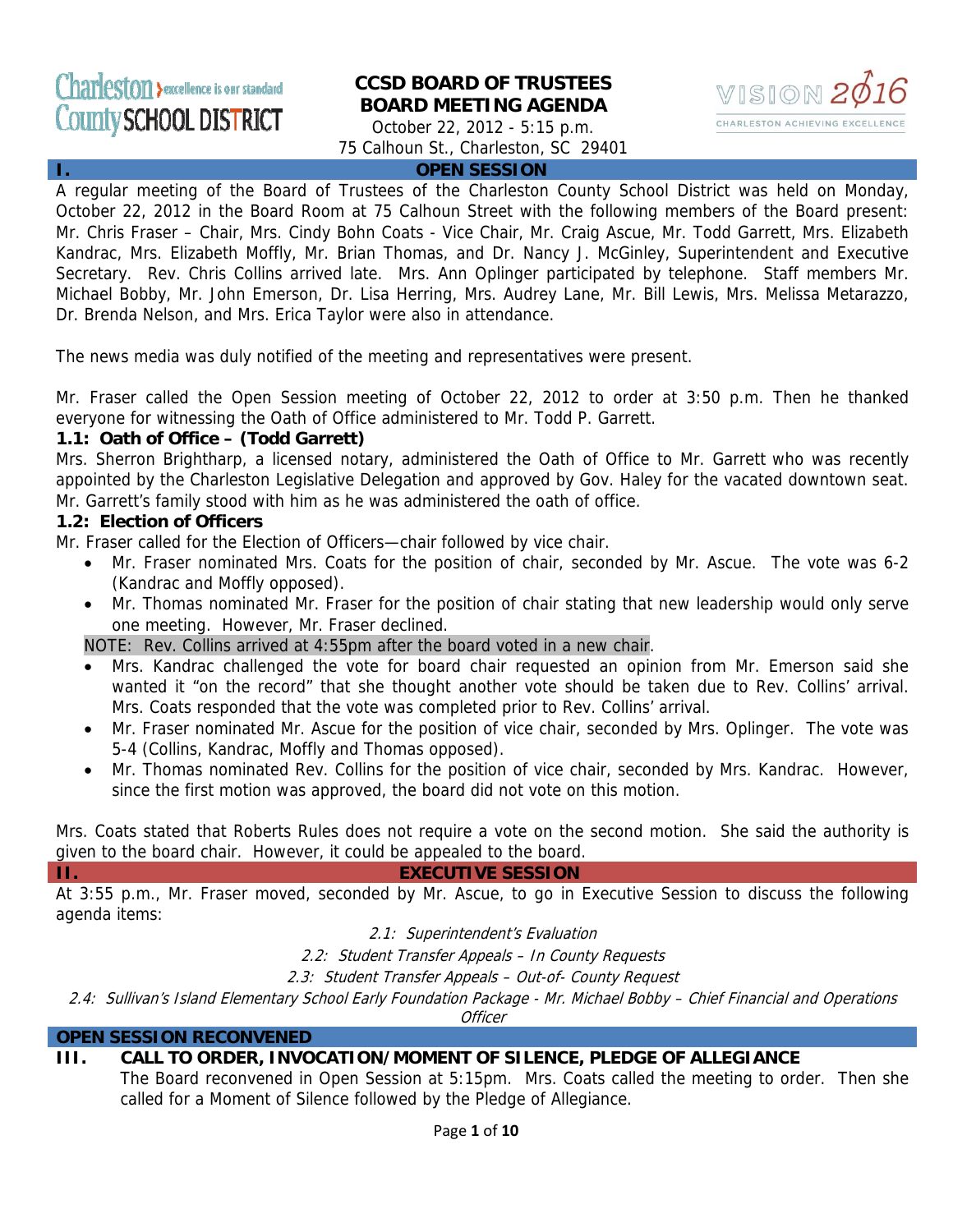## **IV. ADOPTION OF AGENDA**

Mr. Fraser moved, seconded by Mr. Ascue, approval of the amended October 22, 2012 agenda. The motion was approved 9-0.

- Rev. Collins moved, seconded by Mrs. Moffly to pull agenda item 11.2 Voluntary Transfer. The motion was approved 5-4 (Ascue, Fraser, Oplinger and Coats opposed)
	- o Mrs. Kandrac asked Mrs. Coats if the item came from the Policy Committee Chair or Vice Chair. Rev. Collins said it didn't. Then he said should be pulled for further discussion. Mrs. Kandrac also asked Mr. Ascue who called the recent Policy Meeting. Mr. Ascue responded stating that Mrs. Moffly called the meeting then she called to cancel since she was sick. After speaking with Rev. Collins, they decided to have the meeting.
- Mr. Ascue moved, seconded by Mrs. Kandrac, to move agenda item 2.4 Sullivan's Island Elementary School Early Foundation Package before discussion of Executive Session items. The motion was approved 9-0.

Mr. Fraser asked if the removal of the Voluntary Transfer Process agenda item would impact the timeline. After Mrs. Coats said it would. Mr. Fraser urged the board to reconsider and said he was afraid staff would only have a short time for implementation. Rev. Collins said the item was not the transfer policy, but a regulation. Then he said the board had only met once to talk about it. Therefore, pulling the item was to allow the Policy Committee time for discussion. He said the old policy is currently in place.

Dr. McGinley said since magnet school applications closes on Dec.  $7<sup>th</sup>$  it would be good if the board to address it earlier. Mrs. Kandrac suggested the Policy Committee schedule a meeting in the near future. Mr. Ascue said the process would give parents a more transparent process and more time to do what is required and create a more transparent process. He urged the board delay it any further because Constituent Board members has spent 18 months working on the process. Rev. Collins requested time to review input from stakeholders.

## **V. SPECIAL RECOGNITIONS** – **Ms. Clara Heinsohn – Director of Public Affairs & Volunteers**

#### **5.1: Summer Reading School Awards**

The Board recognized Summer Reading School Award recipients--Sarah Grace Jennings, Hannah Fowler, Hunter Sturgill, Carlton Smith, Nora Aumentrout, and Emma Burns. Staff winners were Tiffany Henderson, Kathleen Dunleavy, and John Williams. The traveling trophies were awarded to James Simons ES, Laing MS, and West Ashley HS. CCSD students spent over 57,000 hours reading this summer.

# **VI. SUPERINTENDENT'S REPORT**

Dr. McGinley reported the following:

- A School Choice Fair was held this past week at Burke for parents seeking important information about school choice options. The same information is available online for those who were not able to attend the event. It is on the district's webpage at **www.ccsdschools.com** and the district's Face Book page. Also, a video was recently posted that highlights the growing portfolio of school choice options. Mr. Padron, the Executive Director of Access and Opportunities was commended for organizing this successful event.
- The district continues to strengthen its fund balance. The district's general obligation credit rating was recently upgraded to AA+ by Standard and Poors. Mr. Bobby and staff were commended. Dr. McGinley added that it was the result of the hard work and willingness of the board and staff to make tough, smart financial decisions.
- Dr. McGinley announced that October is National Principal's Month. CCSD principals who wear many hats during a typical day were thanked.
- On Thursday, October 25<sup>th</sup>, CCSD will celebrate national Breast Awareness. Staff members will wear pink and schools and departments will collect funds to donate to the local Susan B. Komen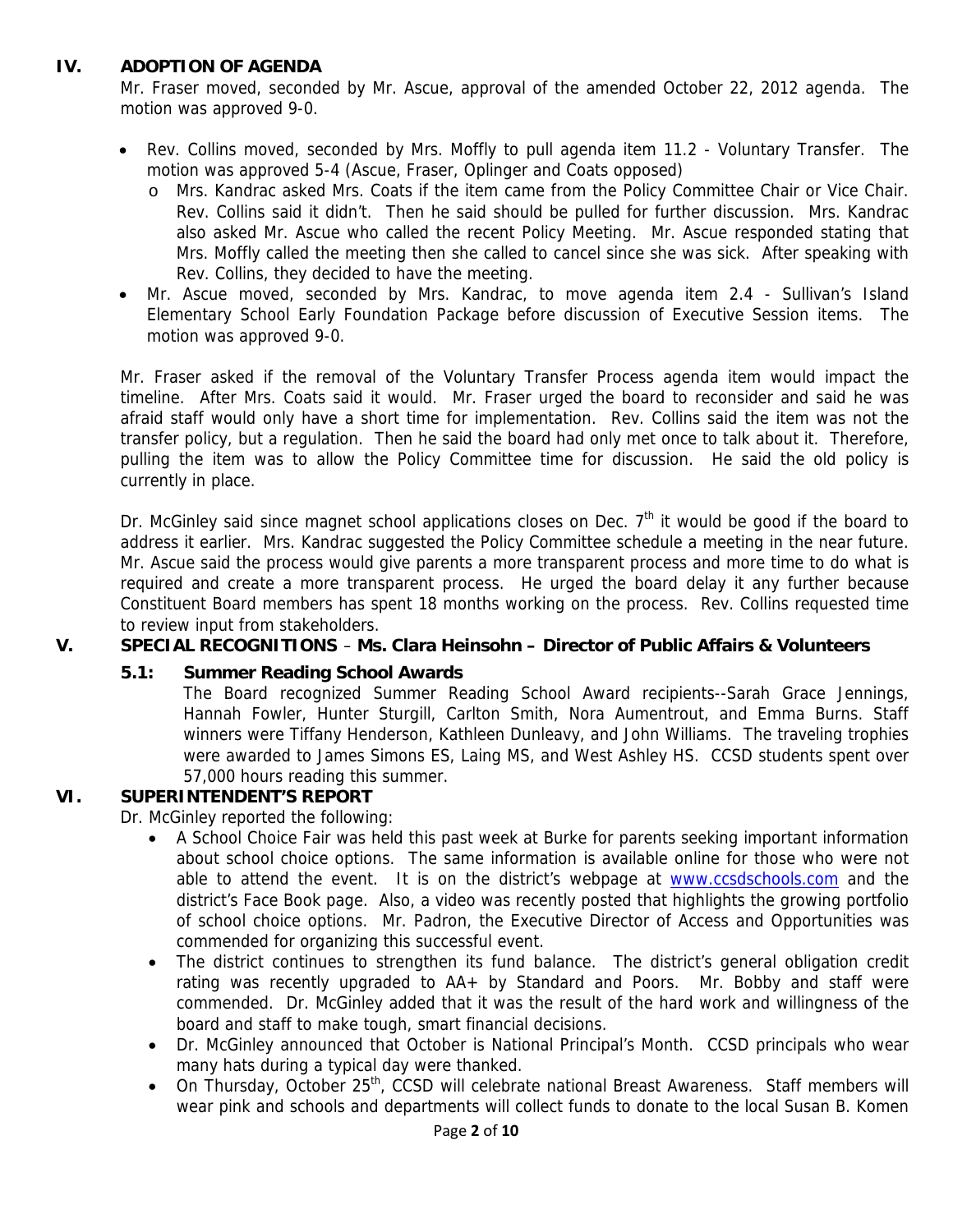Foundation affiliate.

- The 2012 Feet First Run for Success event will be held on Nov  $12<sup>th</sup>$ . Benefits of the run will go to the Teacher Supply Closet, a non-profit organization that serves the educational and creative needs of children in the Tri-County by providing free merchandise, school supplies and educational materials.
- Mrs. Erica Taylor began her new assignment, Executive Director for Communications, with CCSD last week. She comes to the district with extensive marketing, publicity, and media related experience. During her successful tenure at SC State, Mrs. Taylor was a member of the University President's Executive Cabinet. She is also a CCSD Buist Academy and Academic Magnet High School graduate.

# **VII. VISITORS, PUBLIC COMMUNICATIONS**

- Mr. Ascue read Board Policy BEDH Public Participation at meetings. Then the following individuals addressed the board.
- 1. Mr. Larry Kobrovsky, SC State Board member representing Charleston and Berkeley Counties, thanked McGinley for a resent presentation she made to the State Board and for the selection of Burke and North Charleston High principals at. Then he expressed concerns about elementary level building capacity suggesting it be the same rule did not apply to all schools. Mr. Kobrovsky shared concerns about the location selected for the new Sullivan's Island Elementary. Mr. Kobrovsky also commended Mrs. Kandrac for being the only one person who sued the district for being in a racially hostile environment and won.
- 2. Carmen McClaughlin, a CCSD elementary student, addressed the board in support of rebuilding Sullivan's Island Elementary facility for 500 students.
- 3. Ms. Sarah Church, president of SIES PTA addressed the board on behalf of SIES parents and students who support of plans to rebuild SIES facility without delay. She said by expanding the school, students across the district would benefit from it and the diversity is needed.
- 4. Mr. Everett Presson, a forty-year resident on Sullivan's Island, addressed the board in support of rebuilding SIES without delay.
- 5. Mr. Ashley Cooper spoke about meetings held by the Town of Sullivan's Island over a period of two years. He urged the board to rebuild SIES, an excellent school.
- 6. Mr. Robert Brunson He urged the board to support the recommendation to rebuild SIES.
- 7. Mr. Wayne Stelljes expressed concerns about the six people on town council refused to allow citizens to allow the community the opportunity to vote. He urged the board to delay the vote to allow the process to run its course.
- 8. Mr. Skip Scarper did not address the board.
- 9. Ms. Susan Middaugh, a resident of Sullivan's Island, addressed the board in support of the new Sullivan's Island Elementary facility.
- 10. Mr. Trenholm Walker, a Town Council representative, spoke on behalf of the council urging constituents to allow the new Sullivan's Island Elementary School to be built. He said there is nothing in the previous or recent law suit that should stop construction of the new SIES. He further stated that the land lease, it is valid and enforceable. And, even if it is not, the old lease is for forty years.
- 11. Mr. Mike Purkis, Town of Sullivan's Island Mayor Pro Tem said the Town of Sullivan's Island hasn't waived its decision regarding SIES over the past three years. Over forty meetings were held in addition to other opportunities to discuss the new SIES facility. The process was very transparent. While the district has constructed a plan for a 500 student school, the enrollment at SIES is already 414 students. Mr. Purkis urged the board to approve the recommendation for SIES on the agenda.
- 12. Mr. Bachman Smith, a Sullivan's Island resident, addressed the board in support of rebuilding the proposed school for SIES.
- 13. Ms. Lucie McLaughlin did not address the board.
- 14. Mr. Eddie Fava, a Sullivan's island resident, addressed the board in support of the new school. However, he did not support the location identified for the new school. He urged the board to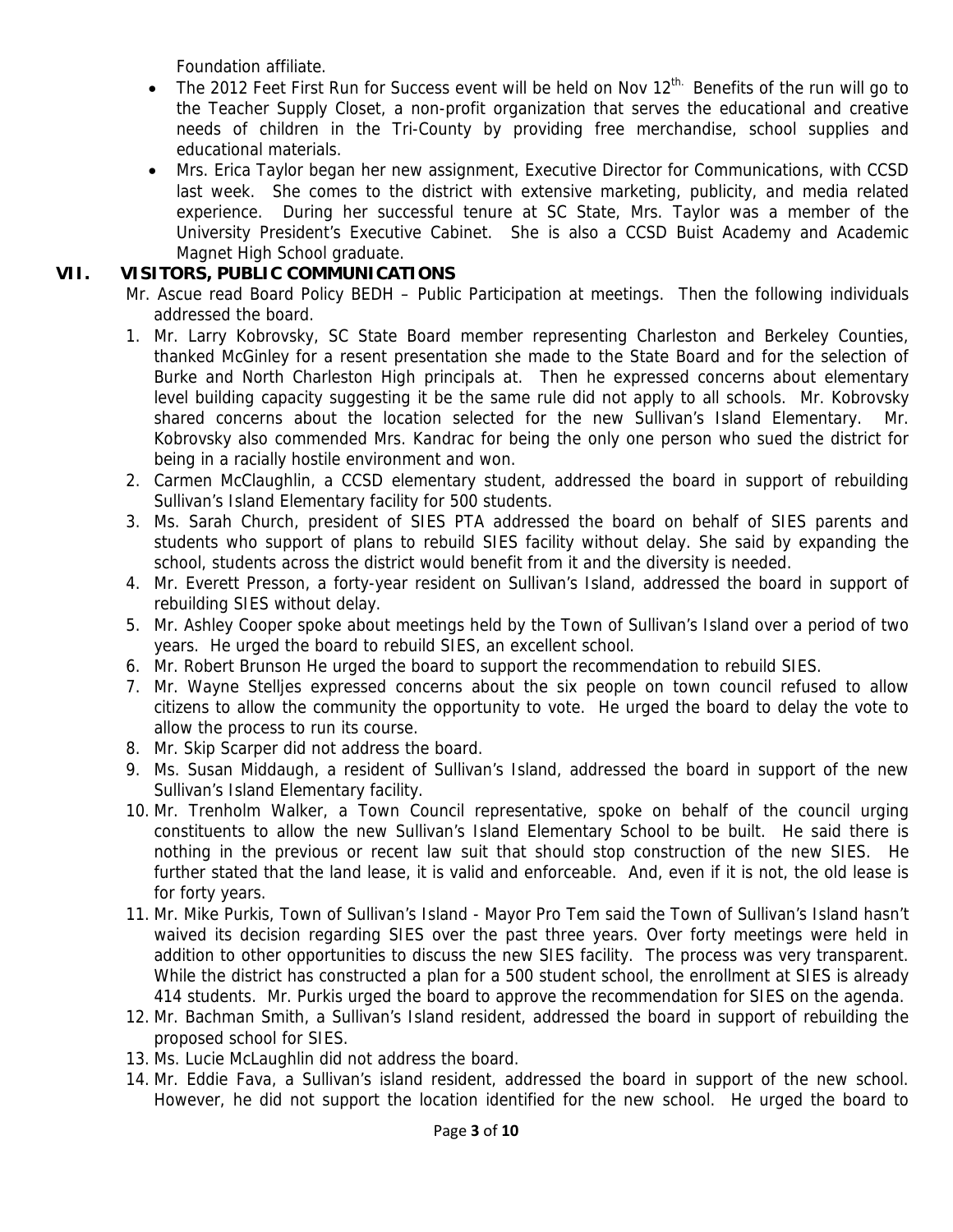allow the involvement of Sullivan's Island residents in decisions related to the location of the school. He asked the board delay the vote and not move forward at this time because of legal actions are pending.

- 15. Mr. Vince Graham said he suggested a smaller school two years ago. However, after sharing his idea with Lauren Ziff and others, he later he heard from Mr. Chris Fraser that the "train had left the station". Then he learned the decision was already made regarding building the new SIES. A video he posted online could be goggled with the words "SIES compromise". He said the area near playground would be a better site to locate the new SIES facility.
- 16. Mr. Robert Schoebeuhek Sullivan's Island resident and SIES parent addressed the board in support of the new SIES facility which serves his child who has special needs. He also spoke of efforts of CCSD staff to address athletic trainers in Charleston.
- 17. Mayor Charles Smith of Sullivan's Island shared details related to rebuilding Sullivan's Island ES urging the board to support the recommendation.
- 18. Mr. Lauren Ziff, chair of SIES rebuilding committee, suggested the discussion should be about replicating what has been done at SIES.
- 19. Ms Madlyn McGee, a member of Sullivan's Island Town Council, said the current site identified for the new SIES is the right location. After stating that the school had been segregated and separated by geography. She said now is the time to open the doors so the school would no longer be separated by geography. She thanked the board for supporting the SIES recommendation.

At this time, the Board discussed and voted on agenda item **2.4: Sullivan's Island Elementary School (SIES) Early Foundation Package.** Details of the discussion and vote are listed below under agenda item 8.2 Executive Session motions of October 22, 2012 (agenda item #2.4).

After the discussion and the vote, Mrs. Coats called for a five-minute break at 6:37pm to allow SIES supporters to exit the room. At 6:42pm the Board reconvened with the same members present.

# **VIII. APPROVAL OF MINUTES/EXECUTIVE SESSION AGENDA ITEMS**

## **8.1: Open Session Minutes of October 8, 2012**

Mr. Fraser moved, seconded by Mr. Thomas, approval of the Open Session Minutes of October 8, 2012 with corrections identified below. The motion was approved. The vote was 9-0.

- Mrs. Moffly said page 3 should also include her statement about a speaker that was contacted by a CCSD staff member who encouraged the individual not to speak. Also, the minutes should say Mrs. Moffly requested the board approved Ed Specs.
- Mrs. Moffly suggested that she didn't support the second motion on Page 4 under item 1.4. And, in response to Mrs. Kandrac's inquiry on how she voted. Mrs. Moffly said she didn't support the second motion. However, it was determined that the 4-4 vote was correct and Mrs. Moffly voted in support of the motion.
- Mrs. Kandrac said her comments on the last line said page 8,  $4<sup>th</sup>$  paragraph the word "he" should be replaced with the word "she". Also, Page 4 agenda item 1.4 Workers' Compensation agenda item should read "offered another alternate motion" instead of "an alternate motion". Finally Mrs. Kandrac said Page 5 Last line should say Mrs. Kandrac said she asked "the number of pages of the grant".

## **8.2: Motions of Executive Session of October 22,2012**

The Board on Executive Session motions of October 22, 2012 as follows.

## **2.1: Superintendent's Evaluation**

Mr. Fraser moved, seconded by Mrs. Oplinger, to approve the superintendent's evaluation, subject to inclusion of High School End of Year Pass Rates and State Report Card along with the support card survey administered by the Studer Group, provided by Nov.  $15<sup>th</sup>$ . The vote was 8-1 (Kandrac opposed).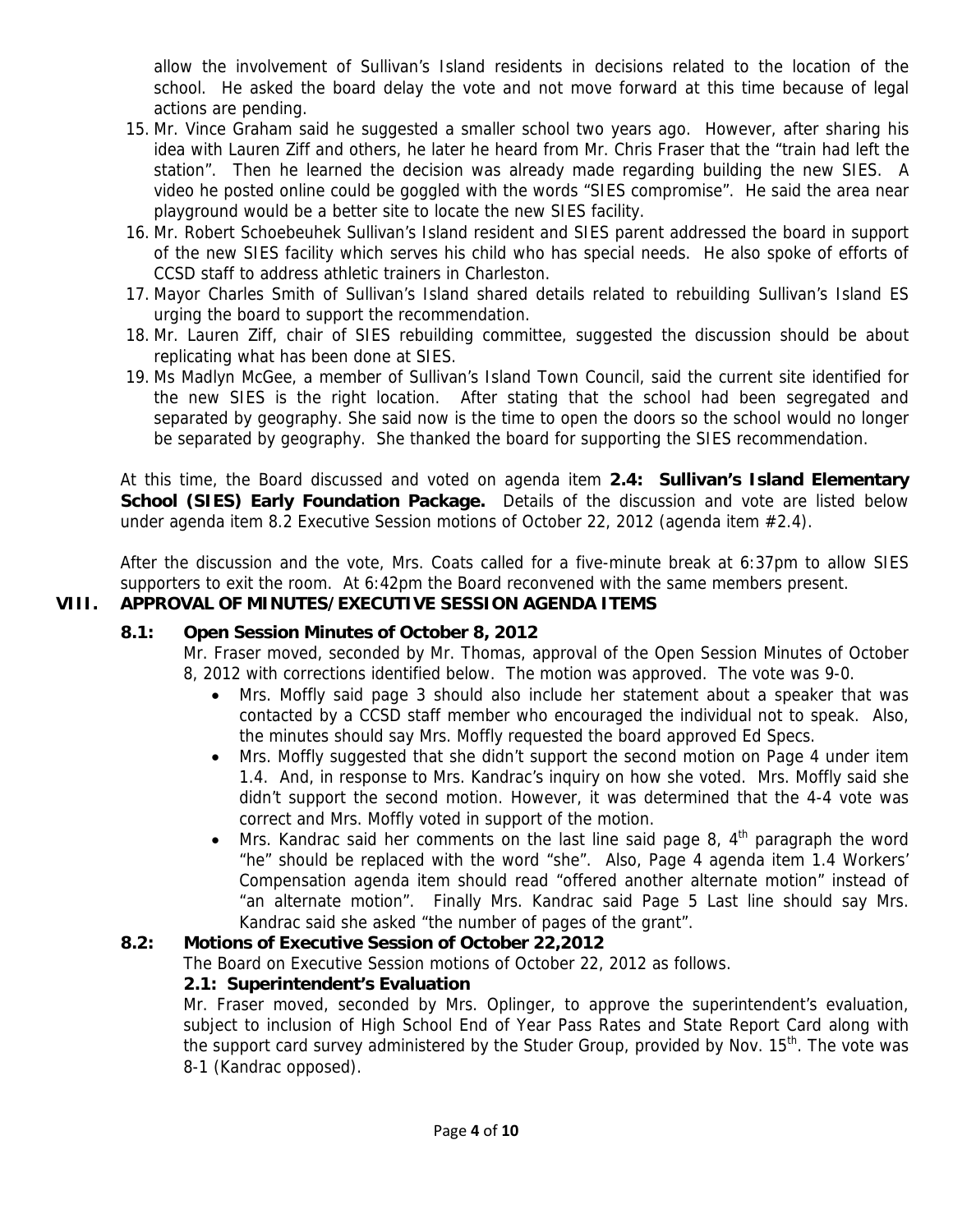In Open Session, Mrs. Kandrac stated that she received a survey on Oct  $8<sup>th</sup>$ . However, she did not understand the depth of the survey because she received a large amount of information in a binder in previous years. She expressed concerns about being asked to vote on the Superintendent's Evaluation when she just received some related documents at 4:02pm today. Also Mrs. Kandrac asked if Studer representatives were at the board meeting. After being told they were not, she said she wouldn't support the superintendent's evaluation.

Mr. Fraser commended Dr. McGinley for her work this year then he urged the board to approve the recommendation.

Mr. Ascue said the evaluation was weighed by scores which is a result of the superintendent and work of her team. He went on to say her accomplishments are documented in binders that were previously provided to the board. Mr. Ascue requested the information be provided to the board in the future. Also he said in Executive Session the board spoke about posting scorecards to track the district's progress.

Rev. Collins asked about graduation rates and requested rates by ethnicity. Dr. Donnelly said the 2011 rates are posted and she could provide the information by ethnicity in the future. Dr. McGinley added that the outcome shows that it was lower in previous years.

#### **2.2: Student Transfer Appeals – In County Requests**

Mr. Ascue moved, seconded by Mrs. Moffly approval of in-county student transfer appeal requests listed below. The vote was 8-0.

- Approve A, B, C, and D
- Deny E
- **NOTE:** Since Mrs. Oplinger hung up at 7pm. She did not vote on this item.

## **2.3: Student Transfer Appeals – Out-of- County Request**

Mrs. Moffly moved, seconded by Mr. Thomas, to approve an Out-of-County student transfer appeal.

Rev. Collins offered an amendment that was accepted by Mr. Thomas and Mrs. Moffly to approve the out-of county student transfer appeal for remainder of this academic school year. If interested in attending CCSD schools next year, must follow the transfer out procedure from home district.

After Mrs. Kandrac said the district would not receive funds if the student transferring to Charleston. The board approved the amendment with a vote of 5-3 (Fraser, Coats, and Kandrac opposed).

Note: Mr. Fraser left the meeting at 7:05pm, immediately after voting on this item.

#### **2.4: Sullivan's Island Elementary School (SIES) Early Foundation Package - Mr. Michael Bobby – Chief Financial and Operations Officer**

Mr. Fraser moved, seconded by Mrs. Oplinger, to approve a recommendation authorizing staff to enter into a contract for an Early Foundation Package for Sullivan's Island Elementary School. The vote was 7-2 (Kandrac and Moffly opposed).

Mr. Thomas offered an amendment, seconded by Mrs. Moffly, to delay approval until the court case is decided. The vote failed 6-3 (Kandrac, Moffly and Thomas supported the motion).

In Open Session, Mrs. Moffly requested the floor be opened for discussion of this agenda item. She stated that the community is unnecessarily divided over an issue of 500 student enrollment when there isn't a board policy or board directive. She suggested the community be allowed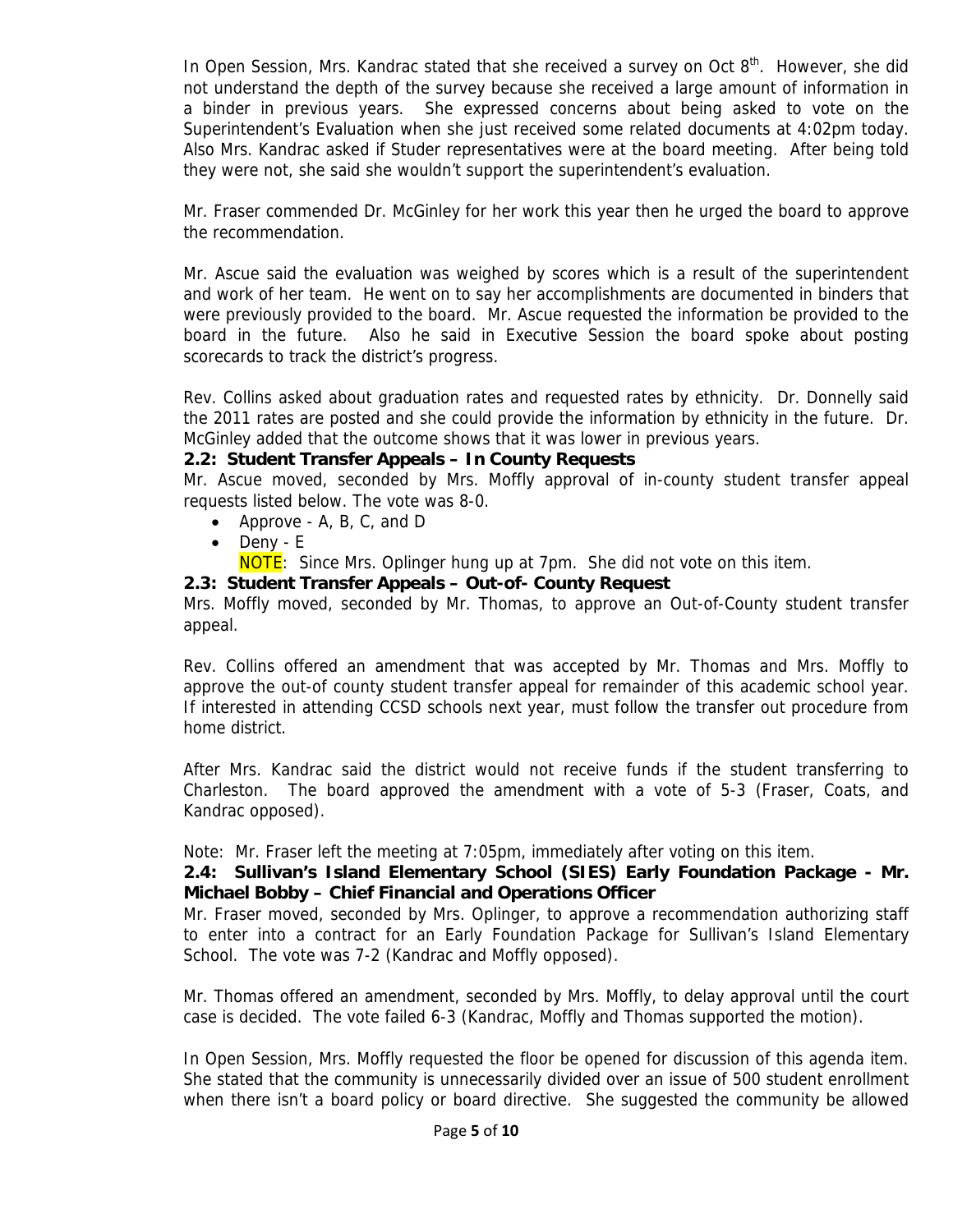the opportunity to have a referendum.

Mr. Thomas expressed concerns about the board moving forward with litigation pending.

Mrs. Kandrac said the letters the board received from Town Council confirm the fear of the community to build a 500 student schools or none.

Mr. Ascue said he attended several public meetings and it's a tragedy that a decision can't be made to build the school at the same location. He supports Town Council's decision. He doesn't want to further delay the project.

Rev. Collins said the board has one task to educate student equally. The referendum and petition has little bearing on the board's decision. The question is how many students should be educated at SIES 300 or 500. In his opinion, the more the better.

Mr. Todd Garrett addressed concerns expressed by individuals who felt he should not vote on the SIES recommendation because he has family members at the school. He called Cathy Hazelwood at the State Ethics Commission about the matter, earlier today. He has seven nieces and nephews that have, do or will go to the SIES and a sister-in-law works at SIES and his brother owns part of a construction company that does and will bid for construction projects with the district. He would not have input in projects they win, nor would he have input on how they are selected. He has family members throughout the district and would not vote on anything if it was because he had or didn't have a family member at Wando High or James B. Edwards ES, etc. He looked into it to see that the district is not spending money foolishly on a construction project that is more expensive than it should be. Going from the front beach to the secondary site the changing cost is marginal and the school district decided to raise the pilings so there could be a playground underneath the school, and both options were considered. In response to concerns about the minority voices not being heard, Mr. Garrett said he met with community members from Sullivan's Island and Isle of Palms who are all involved with the school and he was overwhelmed that the vast majority of the people favored the recommendation. It is not a small majority but a large majority whose will have been heard.

After discussion, the board voted on both motions. Then took a 5 minute break at 6:35pm.

## **8.3: A. Financial Minutes of October 8, 2012**

Mr. Fraser moved, seconded by Mr. Thomas, approval of the Financial Minutes of October 8, 2012. The vote was 9-0.

## **IX. CAE UPDATE**

- **9.1: Head Start Annual Report** Dr. Lerah Lee, Executive Director of Early Childhood Education presented on the Head Start annual report. Her presentation will be posted on the Board of Trustees page on the district's website at www.ccsdschools.com.
	- The Early Learning Community's mission is to provide instruction that is intellectually rigorous as well as developmentally appropriate for birth through five-year-old children. Our role is to lay a solid foundation that will support our children and families from "cribs to colleges."
	- Head Start is a federal program that promotes the school readiness of children ages birth to five from low-income families by enhancing their cognitive, social, and emotional development.
	- Head Start programs provide a learning environment that supports children's growth in the following domains:
		- o language and literacy;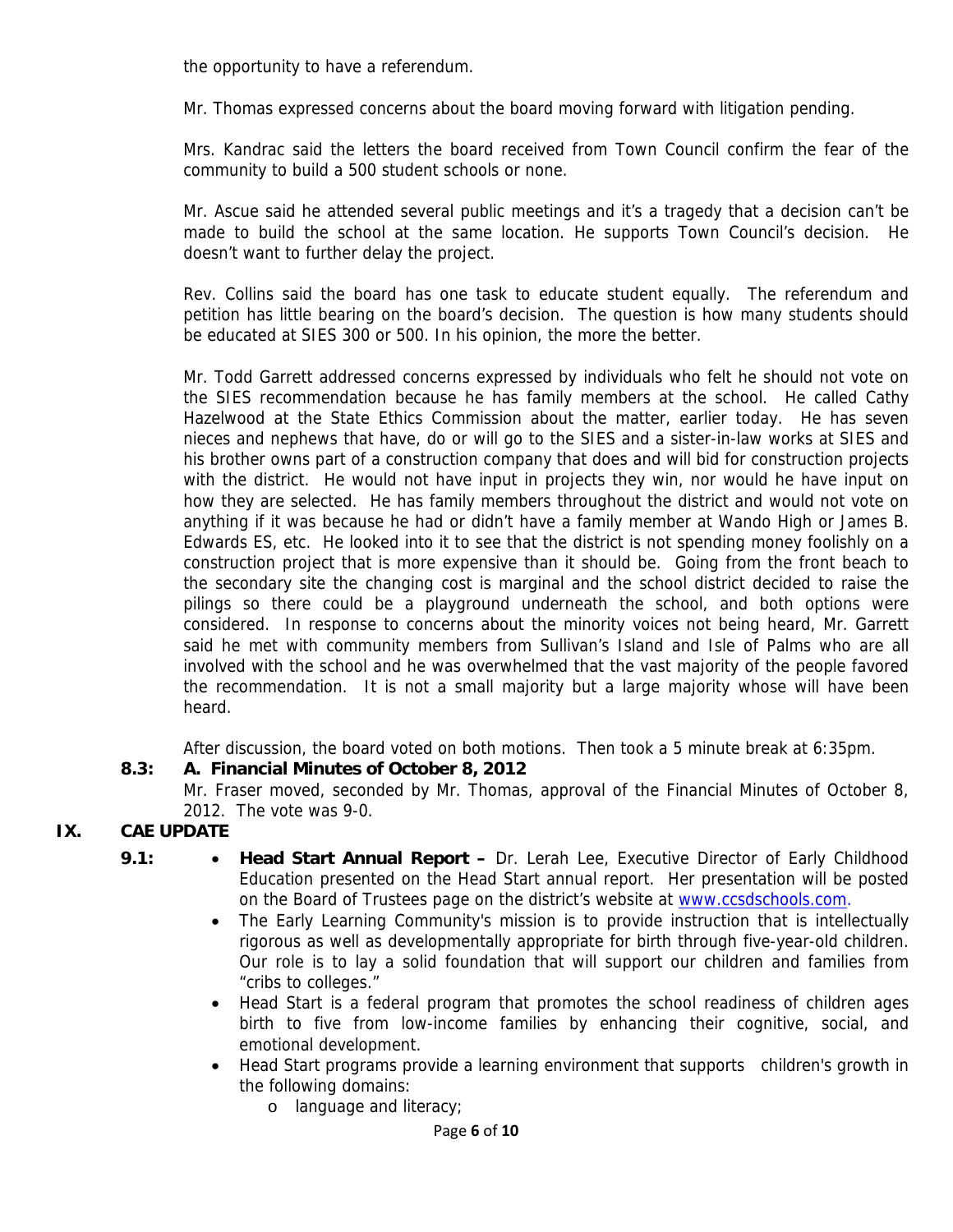- o cognition and general knowledge;
- o physical development and health;
- o social and emotional development; and
- o approaches to learning.
- Head Start programs provide comprehensive services to enrolled children and their families, which include health, nutrition, social, and other services determined to be necessary by family needs assessments, in addition to education and cognitive development services. Head Start services are designed to be responsive to each child and family's ethnic, cultural, and linguistic heritage.
- Head Start programs provide comprehensive services to enrolled children and their families, which include health, nutrition, social, and other services determined to be necessary by family needs assessments, in addition to education and cognitive development services. Head Start services are designed to be responsive to each child and family's ethnic, cultural, and linguistic heritage.
- Early Head Start programs provide comprehensive child and family development services for low-income pregnant women and families with infants and toddlers ages birth to thirty-six months. During the 2011-2012, CCSD served 144 pregnant women, infants and toddlers in eight early learning centers.

Stall, Discovery School, Midland Park , West Ashley Head Start, Child and Family Development Center, Charleston County Human Services, Juanita Middleton Rising Star Center, Sanders Clyde

#### 24 Home Based Families-First Steps

- CCSD's 20+ Head Start programs serve 1,001 students and their families. Each program enhances children's physical, social, emotional, and intellectual development by supporting parents and helping them become more self-sufficient.
- The Grant Year 2011 total grant award for the Head Start and Early Head Start Programs was \$8,302,248. In addition, CCSD's general operating funds contributed \$2,075,562 in in-kind services and expenditures. The chart below reflects the percentage of the total budget for the programs including the district's in-kind contribution**.**



• 2011-12 Gold Data

- Ongoing Monitoring
- Communication
- ERSEA-eligibility verification process
- Parental Consent Processes
- Monthly Financial Reports/P-Card Statements will be included in the board's Friday Update.
- Health and Safety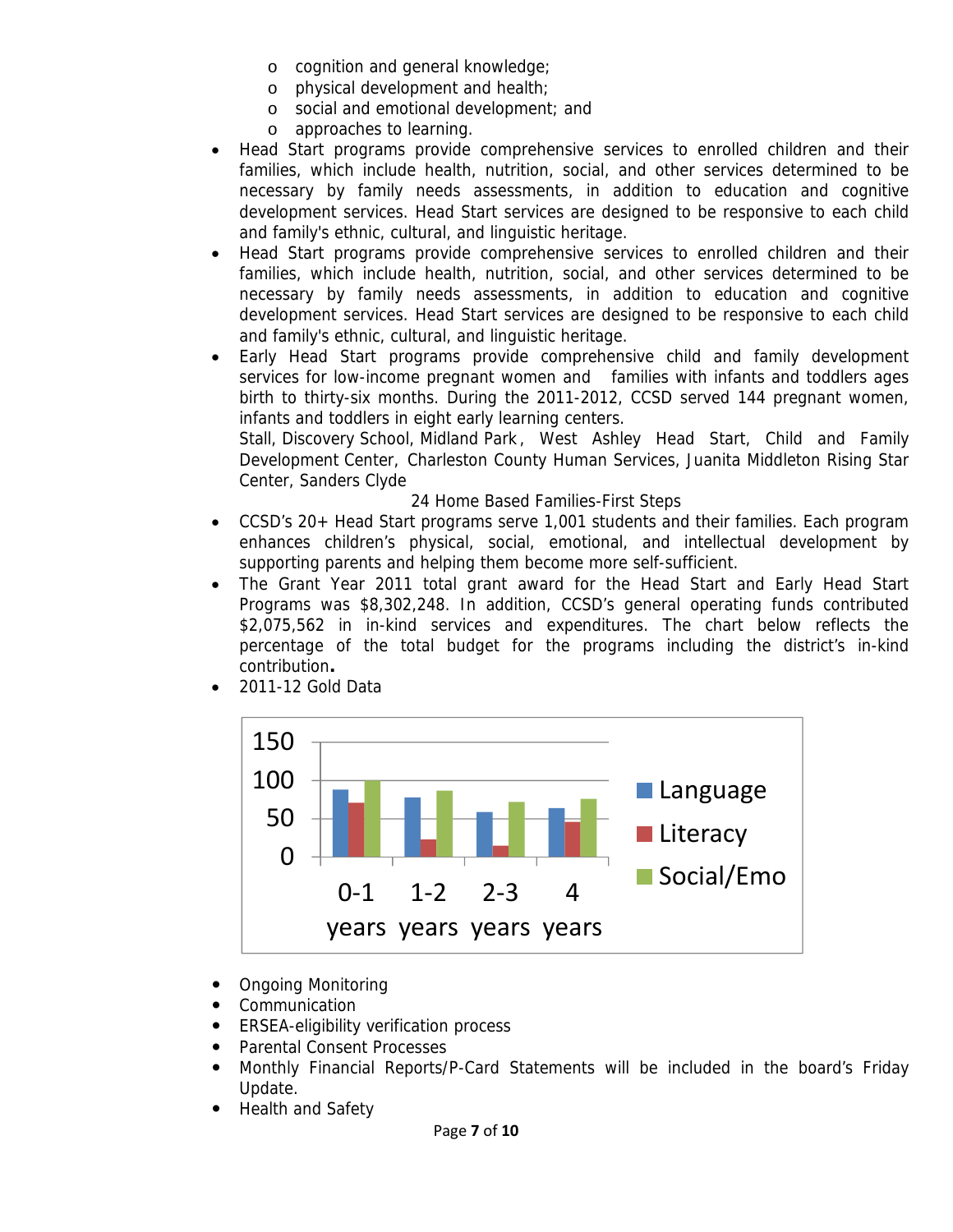- 45 day screening process
- Infusion of iPads in all of our centers
- Parents are moving towards self sufficiency-Several graduates from high school and GED programs
- Parents are entering college
- Research Based Professional Development
- Classroom Based Staff completing degrees
- Refining policies and procedures, finance
- NAEYC Accreditation at CFDC
- Collaboration with College of Charleston
- CAE-Four Strategic Priorities. Where do we fall?
	- 1. Effective Teaching and Leadership
	- **2. Literacy Improvement**
	- 3. World-Class Schools and Systems
	- 4. Strategic Partnerships
- "It is easier to build strong children than to repair broken men."-Frederick Douglass
- **9.2: School of the Arts and Academic Magnet HS Admissions Criteria Mr. Paul Padron Executive Director of Access & Opportunity**

The Board received information on the admissions criteria for School of the Arts (SOA) and Academic Magnet High School (AMHS).

Mr. Padron, Mrs. Judith Peterson – principal of Academic Magnet, Ms. Shannon Cook – principal of School of the Arts.

• Mrs. Peterson said the AMHS admissions criteria has been in place since 1988. It includes four pieces of academic information gathered from each applicant—1) grade point average from grade seven and the first marking period from grade 8 in math, science, social studies and language arts, 2) teacher recommendations from a math, english, science or social studies teacher, 3) a writing sample—students have one hour to respond. The following things will be adjusted: 1) all applicants for AMHS will take the same nationally norm standardized achievement test (Explorer Test) which is given annually to  $8<sup>th</sup>$  grade students in CCSD schools.

Students from non-CCSD schools were previously able to use other reading and math scores based on the test they get in their schools. Now all students will be administered the Explorer test so that the playing field would be equal. Also, students who receive 85% or above on the math and reading sections will receive full credit on the matrix for those scores. That is the standard belief based on research that if they score 85% or above at the middle school level that is indication that they are academically able and would be successful at AMHS. Finally, to broaden the multi-cultural community, this year every student in the top three at middle schools in CCSD would be invited personally by Mrs. Peterson and Dr. McGinley to apply to AMHS.

o Rev. Collins asked for clarification the writing sample. Mrs. Peterson said it a prop given to all students and it doesn't require any preparation. It reflects how well they think, put their thought down and use of high level vocabulary. Rev. Collins inquired about the program. Mrs. Peterson shared details and said the program is very academic and is designed for students who work at a higher level. Rev. Collins asked about extension of invitation to Middle School students. Mrs. Peterson said the invitation doesn't mean the student will meet the criteria. Rev. Collins inquired about the academic challenge and the average student of students graduating from AMHS. Mrs. Peterson said every student graduating from AMHS is eligible for Life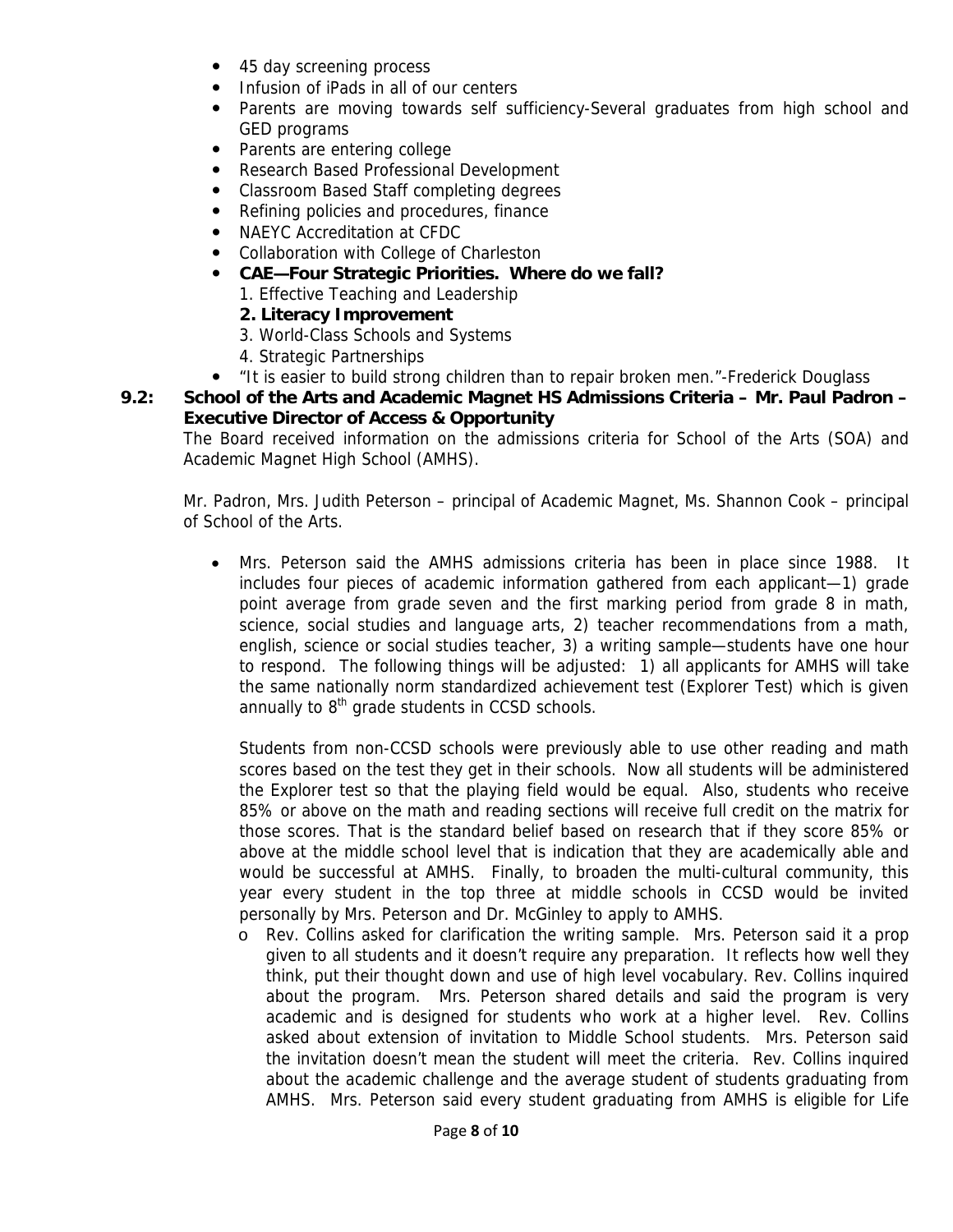Scholarship.

- o Dr. McGinley said the invitation is extended to middle school students who must meet criteria.
- o Mrs. Moffly asked about the Explorer test. Dr. McGinley said all students take the Explorer test and it is funded by the state. Mrs. Peterson said the test has been given for several years to identify student's strengths and help identify best colleges for students. She said it's nationally norm and better than the Criterion Reference Test.
- Ms. Shannon Cook said the Task Force went from eleven pages to six. The essay was eliminated. Teacher and adult recommendation was reduced. Two pages of audition requirements were added to the application. The school has changed to an anonymous audition process so there is no information on student or school student is coming from. The team focuses on the art and not other information that may cloud the decision. Also, other adjudicators are being brought in to help with the process.
	- o Mrs. Moffly asked how the school dealt with the waiting list. Ms. Shannon said when a seat becomes available the waiting list is checked for a comparable student. She spoke of the difficulty of reaching capacity. Staff is currently addressing how to address that issue and said admissions criteria are on the district's website.
	- o Mr. Ascue asked about auditions. Mrs. Shannon said normally during the spring. She also said some auditions are done during the summer. There are some openings at the school. However, the applicant's level must be at the same level as the student that was previously in that slot.
	- o Mrs. Coats requested a board update on AMHS and SOA.

# **X. MANAGEMENT REPORT(S)**

# **XI. COMMITTEE REPORT(S)**

- **11.1: Audit & Finance Committee Mrs. Cindy Bohn Coats**
- **11.2: Policy Committee Mrs. Elizabeth Moffly**

# **A. Voluntary Transfer – Mr. Michael Bobby – Chief Financial and Operations Officer**

- The board received information from staff to accept and approve the Voluntary Transfer Process.

# **XII. POTENTIAL CONSENT AGENDA ITEMS**

## **12.1: A. Request for Approval – Planet Bonehead – Dr. Lisa Herring**

Mrs. Moffly moved, seconded by Mr. Garrett approval of the recommendation to use grant funds for Planet Bonehead learning opportunities at Burns ES, Chicora ES, Mary Ford ES, Ladson ES, Pinehurst ES, North Charleston ES, Sanders-Clyde ES, Memminger ES, James Simons ES, and Hursey ES. The vote was 7-0. Note (Fraser and Oplinger did not vote on this item).

Mrs. Kandrac asked if Cummins representatives were in the audience. Dr. Herring said Mr. Jed Cowell, Steve Clayton, Patricia Ramano, of Cummins were all in the audience. Ms. Ramono responded to Mrs. Kandrac's question about the kits and about the name "Planet Bonehead". She said the word bonehead is negative. Mrs. Ramano referred Mrs. Kandrac to the website. Mrs. Kandrac asked about test used. Dr. Herring said the PASS test was used.

Mr. Ascue thanked Cummins for efforts to support the district. Mr. Cowell said Cummins is interested in students with strong background in science. This program has measurable results.

Mrs. Moffly asked about pre and post tests. Ms. Ramano said Cummins works with CCSD staff member Mrs. Evahn Green to come up with questions. 20-30 Cummins volunteers are trained